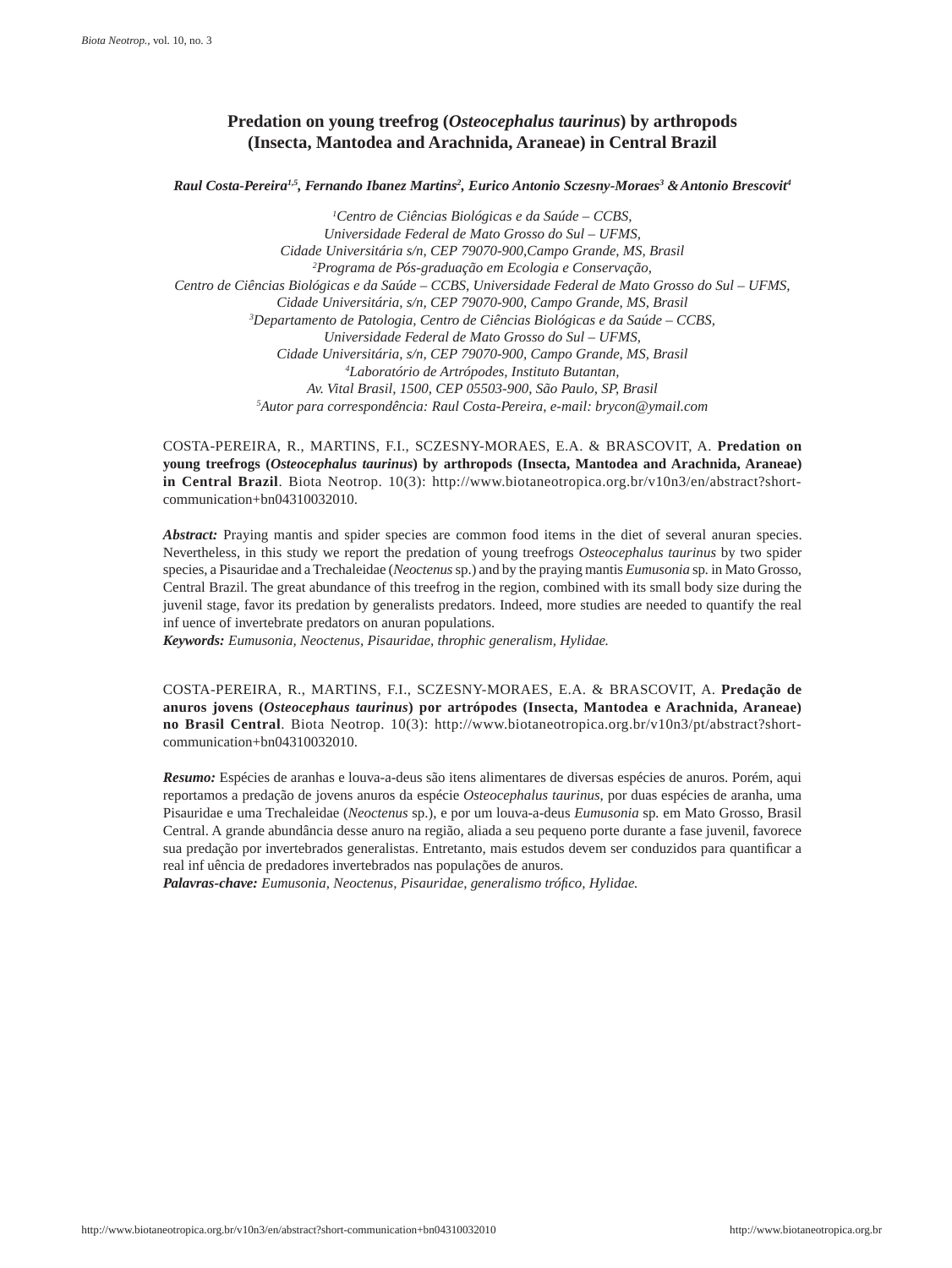# **Introduction**

Anurans have a key role in food webs acting either as important predators or significant preys and linking terrestrial to aquatic ecosystems (Wilbur 1997, Whiles et al. 2006). Several anuran characteristics point out to their importance in ecosystem functioning, such as their great abundance and biomass in Neotropical communities (Duellman 1988), variable body size (Vitt & Caldwell 2009), vulnerable periods in the life cycle (Toledo 2005), trophic generalism (Solé & Rödder 2009) and diversity of potential predators (Toledo 2005, Toledo et al. 2007).

Predation is one of the greatest causes of mortality in anuran natural populations and can occur in any life history stage (Zug et al. 2001). A wide range of organisms have been described as anuran predators, including both invertebrates and vertebrates (Duellman & Trueb 1994, Zug et al. 2001, Toledo et al. 2007). However, as mentioned by Toledo (2005), reports on predation by invertebrates are usually anecdotal. In a recent review, Toledo (2005) reported 68 species of post-metamorphosed anurans preyed by 57 invertebrate species, mostly by aquatic predators, such as spiders and water bugs.

*Osteocephalus taurinus* is an abundant treefrog in Central and North Brazil, and most predation registers are from the Amazon rainforest. Tadpoles are mostly preyed by fish and dragonfly larvae (Gascon 1992), while juvenile and adults are chief y preyed by vertebrates. Vertebrate predators include the squirrel cuckoo *Piaya cayana* (Cintra & Sanaiotti 1990) and bats (Amézquita & Hödl 2004).

In many anuran trophic studies, arthropods are common food items (Araújo et al. 2007, Mahan & Johnson 2007, Santana & Juncá 2007). However, the present short communication reports predation on young treefrog *Osteocephalus taurinus* Steindachner, 1862 by arthropods: two spider species and a praying mantis, in Central Brazil.

# **Material and Methods**

The study was carried out in the filling period of the Pequena Central Hidrelétrica Bocaiúva Dam (12° 32'56" S and 57° 52'25"W), a small hydroeletric plant in Brasnorte municipality, Mato Grosso, Brazil, in November 2009. The observations took place in the flooded area surrounding the Cravari River, a region of wet grassland vegetation, savannah and gallery forests. The food, led by damming, causes vertebrates and invertebrates to shift from their natural microhabitats to higher sites, not yet submerged. Therefore, there is an alteration in the natural dynamics of these ecosystems, restricting the animals movements. Hence, the organisms isolated by the f ooding aggregate at the scarce higher sites (e.g. shrubs or tree branches) that remain above the water level. These sites resembles metacommunities on ephemeral islands. The water level rise causes a constant area reduction in the remnant refugee sites, especially for terrestrial and fossorial animals.

Field data collection occurred always between 9:00 and 11:00AM and after 5:00 PM. We report the predation events by pictures, taken with a Sony DSC H-20 camera. Both predators and prey were not collected and the identifications were made through the photographs. One hundred young individuals of the treefrog *O. taurinus* were measured in the same site where the predation events occured. Once anurans show a small variation in body lenght, we used the average length to calculate, by proportion, the predators sizes in the pictures.

### **Results and Discussion**

We observed three predation events on the young treefrog *Osteocephalus taurinus* by three arthropods morphospecies: the praying mantis *Eumusonia* sp*.* and the spiders *Neoctenus* sp. (Trechaleidae) and a not identified Pisauridae.

The mantis *Eumusonia* sp*.* (Thespidae, Thespinae) was an adult female, measuring approximately 48 mm. The praying mantis was holding the treefrog with its raptorial forelegs, the tree frog was apparently dead (Figure 1a). Since praying mantis catching is stimulated by preys' movement, we suggest that the treefrog was alive when captured, although we did not observe it.

Mantis predation role is well known in literature; however, reports of mantids preying anurans are scarce. Hathaway (1946) registered the Mantodea *Stagmatoptera precaria* preying the small anuran *Scinax fuscovarius* in laboratory conditions. Ridpath (1977) registered the Mantodea *Archimantis latistyla* preying the anuran *Litoria raniformis*, but the microhabitat in which the predation event occurred was not specified.

The spider *Neoctenus* sp. (Trechaleidae) measured approximately 40 mm length, and we observed one individual of this species preying a young *O. taurinus* on a palm tree leaf (Figure 1b). The Pisauridae spider, measured approximately 18 mm length, and was observed catching and manipulating the treefrog in Cerrado riparian forest (Figure 1c).

Reports of anuran predation by spiders constitute the majority cases of invertebrate predators of anurans in scientific literature (Toledo 2005). Several cases are from the Neotropical region (Menin et al. 2005, Pombal Jr. 2007, Barbo et al. 2009) and Africa (Vonesh 2005, Barej et al. 2009). In review, Toledo (2005) reported eight families of Araneae which prey upon anurans, highlighting the family of fishing spiders, Pisauridae. Menin et al. (2005) also confirms Pisauridae as important predators of anurans. These spiders have nocturnal opportunist predator habits, and are generally found near aquatic environments (Höfer & Brescovit 2000). Information about hunting behavior of Trechaleidae spiders are scarce (Höfer & Brescovit 1994, Silva et al. 2005), however anurans have been recorded as prey (Schiesari et al. 1995).

The treefrog *O. taurinus* was very abundant in our study site. A recent reproduction event, typical to *O. taurinus* (Hödl 1990) could explain it. During our observations, the mean snout-vent length of young *O. taurinus* was  $15 \text{ mm (SD = } 2 \text{ mm, n = 100)}$ , and mean body mass  $0.375$  g (SD = 0.057 g, n = 100). Toledo (2005) discuss that in this life cycle period, when recent young anurans leave the water, predation risk is increased.

In our report, the three arthropod predators were larger than the predated frogs. This was also observed in 34 % of the records reviewed by Toledo et al. (2007). The relationship between prey and predator size is an important determinant of predation pressure (Toledo et al. 2007). In this way, young anurans, usually with small body size and weight, are potential prey to invertebrate predators.

The predation events described in this study highlight the generalist and trophic opportunism of spiders and praying mantids (Reitze & Nentwig 1991, Gonzaga et al. 2007). Thus, diet composition may be related to resources availability (Riechert 1991, Mihuc & Minshall 1995). Moreover, the great abundance of *O. taurinus* in the islands formed by the f ooding, added to the small escape possibility and the absence of microhabitats for hiding, makes the treefrog *O. taurinus* a potential prey for generalist predators.

The role of invertebrates as predators of tadpoles is well documented in the aquatic environment. These studies have shown these predators can modify, potentially, the composition of tadpole assemblages and phenotipic features through differential predation efforts (Gascon 1992, McCollum & Leimberger 1997, Hero et al. 2001). However, considering metamorphosed anurans, the absence of quantitative data makes it difficult to establish the real influence of invertebrate predators in the anuran population dynamics (McCormick & Polis 1982). In this way, we believe that the predation on young anurans by invertebrates may also have an important role in their population's dynamics, mainly considering the high abundance of both in Neotropical communities.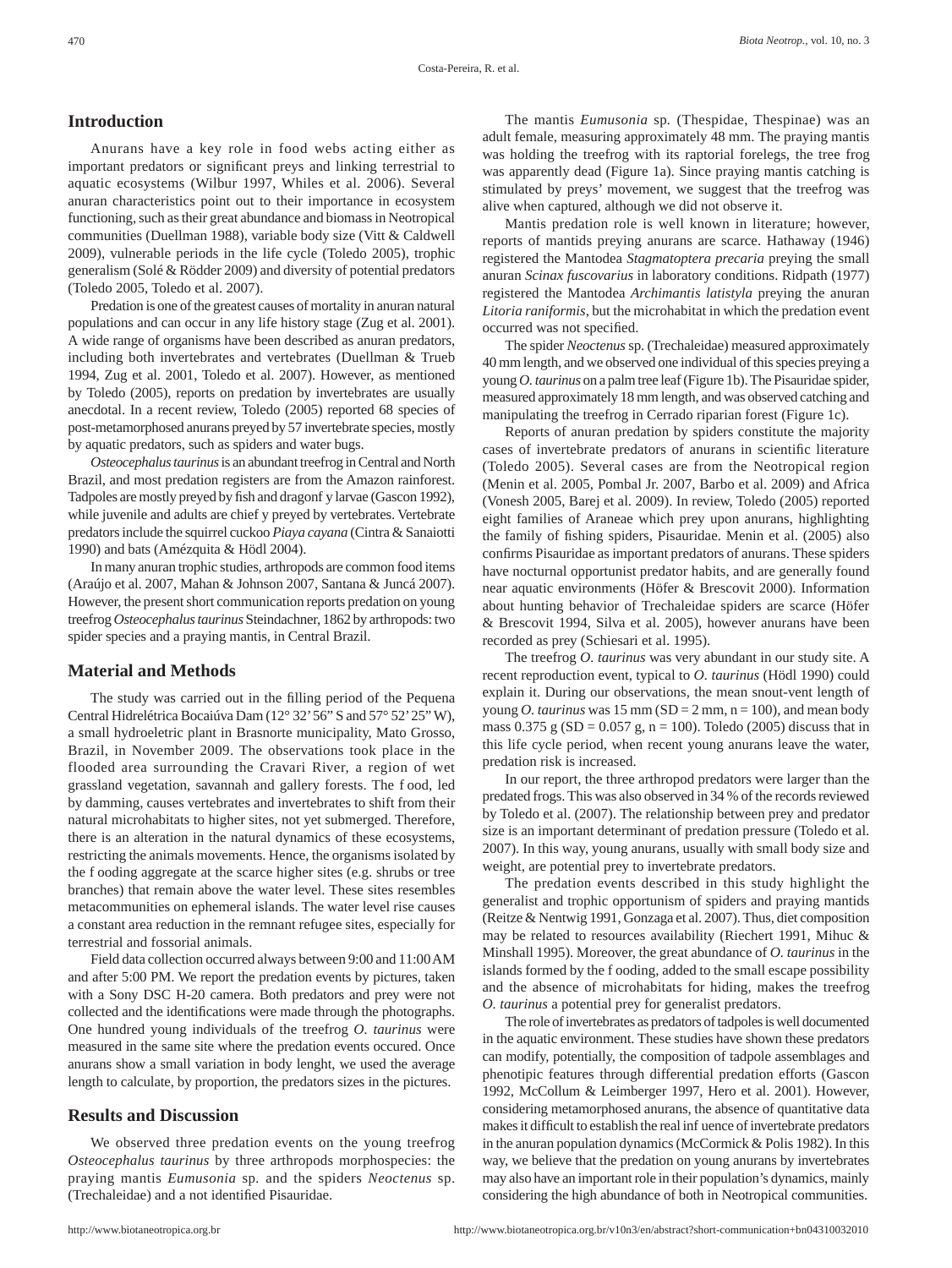

**Figure 1.** a) The praying mantis *Eumusonia* sp. manipulating a young *Osteocephalus taurinus* in Central Brazil. Photo: Raul Costa Pereira; b) The spider *Neoctenus* sp. (Trechaleidae) preying a young *Osteocephalus taurinus* in Central Brazil. Photo: Larissa S.M. Sugai; and c) Spider (Pisauridae) preying a young *Osteocephalus taurinus* in Central Brazil. Photo: Eurico A. Sczesny-Moraes.

## **Acknowledgements**

The authors are grateful to Paul S. Terra and Ana Luiza Cesquim Campos for genteelly identifying the Mantodea and anurans respectively, and Fibra Consultoria, Perícias e Projetos Ambientais for the field support. We also thank Larissa Sugai and Luciana Vicente for their help in the field work; Natália C. Campos and Karla Campião for the correction/ translation help. To editor and anonymous referees for the critical reading and valuable suggestions. The authors are grateful to CNPq.

## **References**

AMÉZQUITA, A. & HÖDL, W. 2004. How, when, and where to perform visual displays: the case of the amazonian frog *Hyla parviceps*. Herpetologica 60(4):420-429.

- ARAÚJO, M.S., REIS, S.F., GIARETTA, A.A., MACHADO, G. & BOLNICK, D.I. 2007. Intrapopulation diet variation in four frogs (Leptodactylidae) of the Brazilian savannah. Copeia 4:855-865.
- BARBO, F.E., RODRIGUES, M.G., COUTO, F.M. & SAWAYA, R.J. 2009. Predation on *Leptodactylus marmoratus* (Anura: Leptodactylidae) by the spider *Ctenus medius* (Araneae: Ctenidae) in the Atlantic Forest, Southeast Brazil. Herpetol. Notes 2:99-100.
- BAREJ, M.F., WURSTNER, J.A.M. & BOHME, W. 2009. Predation on the treefrog *Leptopelis brevirostris* (Anura: Arthroleptidae) by a wandering spider (Araneae: Ctenidae) in Cameroon. Herpetol. Notes 2:137-139.
- CINTRA, R. & SANAIOTTI, T.M. 1990. *Osteocephalus taurinus* (Tree Frog) Predation. Herpetol. Review 21:59.
- DUELLMAN, W.E. & TRUEB, L. 1994. Biology of amphibians. 2nd ed. Johns Hopkins University Press, Baltimore.